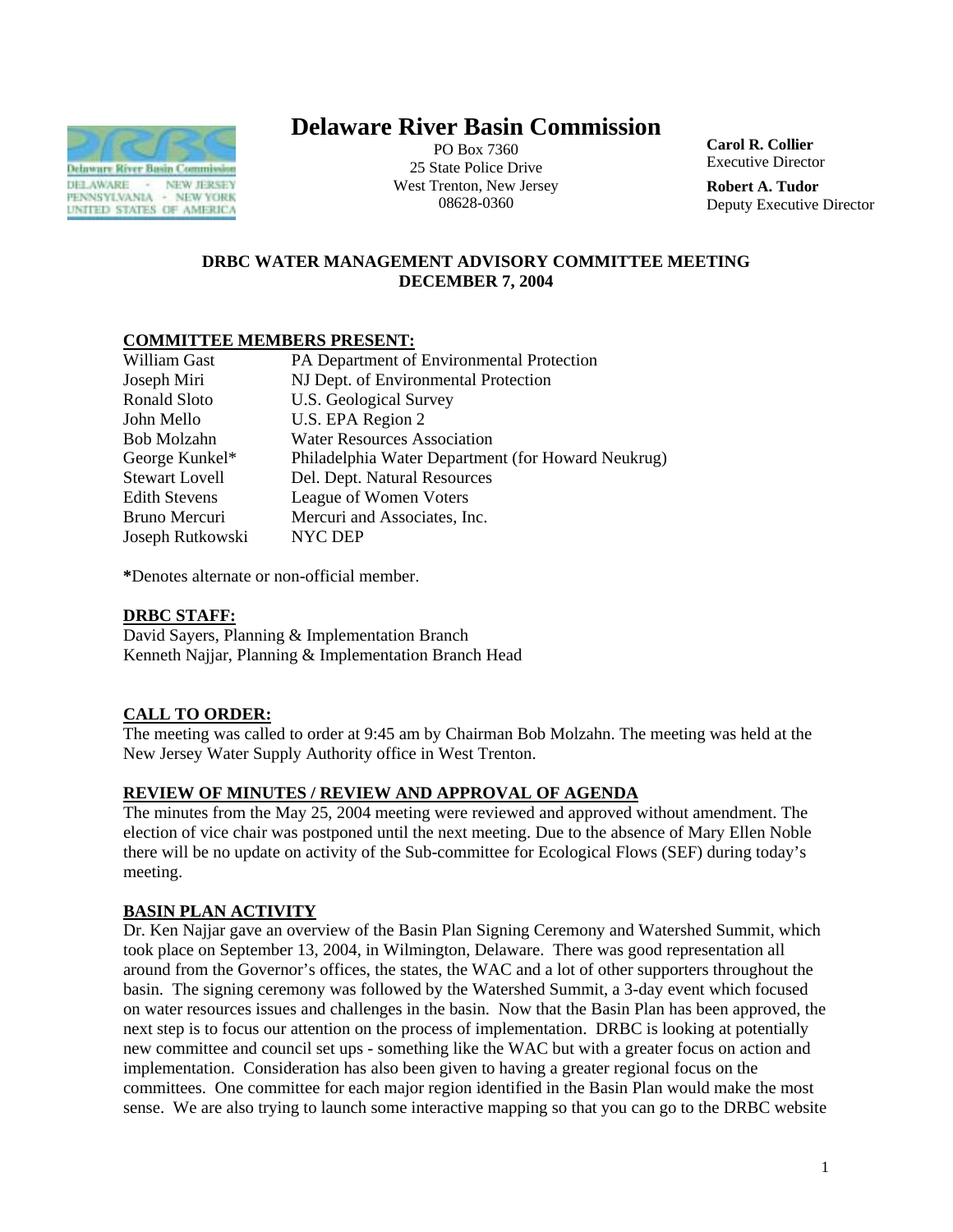to share information and find out about major issues. This falls under KRA #4 and #5 in the Basin Plan.

# **IMPLEMENTING THE BASIN PLAN/ IDENTIFYING KEY TASKS AND OBJECTIVES**

Now that DRBC and its partners are moving towards implementation of the Basin Plan the WMAC needs to identify and prioritize objectives closest to its area of interest. The goals and objectives in the Basin Plan of greatest interest to the WMAC are found under KRA#1 (sustainable use and supply). Specifically, the Committee needs to identify key actions to support the objectives, identify which are most important and examine and consider milestones to assess progress. Led by Dr. Najjar, the Committee discussed a handout containing objectives under each of the four goals for sustainable use in KRA#1. These objectives are a sub-set of the full list of objectives under KRA#1: (Abbreviated objective descriptions have been used.)

# **Goal 1.1) Equitably balance the multiple demands on the limited water resources of the Basin, while preserving and enhancing conditions in watersheds to maintain or achieve ecological integrity.**

1.1A) Integrated Resource management strategy: water budgets/availability and other tools DRBC staff noted that five pilot water budgets and basin-wide ground water availability assessments are nearly complete; these can be considered assessment tools. Decisions have to be made as to how water budgets will be used and if they will be developed for additional watersheds.

### 1.1B) Assess Ecological Integrity of Watersheds

SEF activity has been ongoing but no update was available for the Committee. SEF has been working for about two years to develop a methodology to be adopted. Bill Gast reminded the committee that a matrix had been developed describing which methodologies are most applicable throughout the Basin. Once methodologies have been established policy decisions are still required to implement them in allocation strategies.

### 1.1C, D, E, & F) Existing and Future Inter-Basin and Inter-Watershed Transfers

The WMAC is interested in the development of criteria and guidelines. Some guidelines already exist in the DRBC Water Code. DRBC staff noted that project review staff may follow general (but not well documented) principles where transfers are involved in an allocation project. Mr. Gast noted that PADEP and SRBC have criteria in place which should also be considered. A small sub-committee may be useful to address this issue.

# 1.1G) Equitable Allocation During Droughts

In past droughts, a 15% depletive use reduction has been set as a target. Restrictions on nonessential uses are applied along with other provisions of drought contingency plans. In recent years, the States have taken the lead in declaring drought status and determining the appropriate actions. Mr. Gast noted that if management options fall within the drought management plan then WMAC can take the lead on this issue; otherwise it will fall to FMTAC.

# **Goal 1.2) Ensure an adequate supply of suitable quality water to restore, protect and enhance aquatic ecosystems and wildlife.**

1.2A) Integrate In-stream Flow Requirements into Water Resource Regulations

It was noted that the work underway by NJDEP regarding in-stream flow requirements may provide a useful lead in this area. As in-stream flow requirements are still being determined for the rest of the Basin this objective is not a current priority.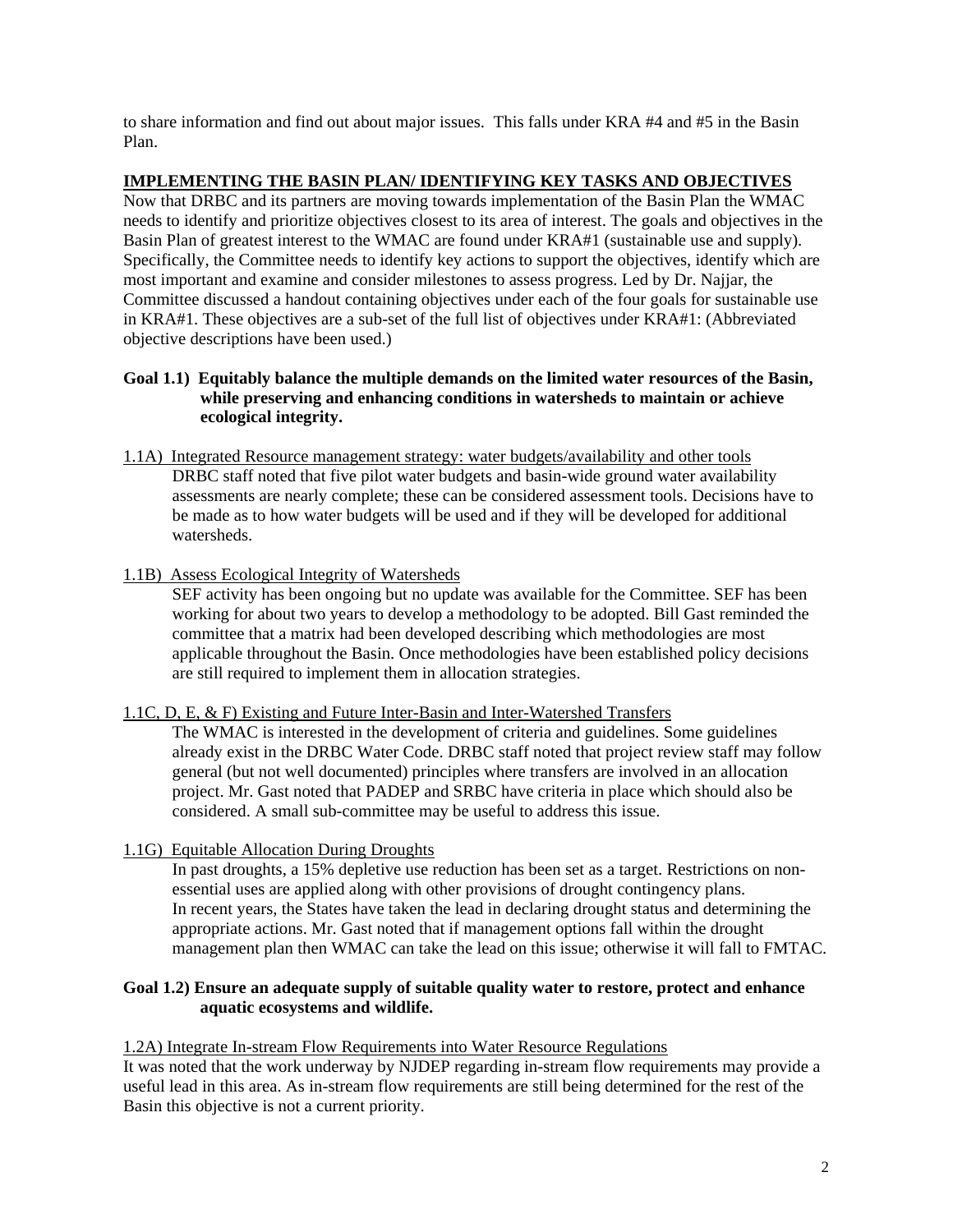# **Goal 1.3) Ensure an adequate and reliable supply of suitable water quality to satisfy public water supply and self-supplied domestic, commercial, industrial, agricultural and power generation water needs.**

#### 1.3A & B) Ensure Water Supplies for Off-stream Demands through 2030

The DRBC is assisting Pennsylvania in developing demand forecasting methods to project future water demands through 2030. It is anticipated that forecasting methodologies developed during this process will be useful in developing methodologies for the rest of the Basin. A pilot study is scheduled to be completed in the Lehigh Valley by the end of June 2005.

# 1.3C) Ensure Maximum Feasible Efficiency of Water Use across all Sectors

DRBC currently has a set of water conservation regulations, developed primarily during the 1990's, which are typically implemented on project by project basis. These are reviewed in light of changes in technology and best industry practice. Currently, new methods for addressing water accountability issues are being considered by the WMAC. Ms. Edie Stevens questioned what is done to promote conservation issues by DRBC. Staff noted that educational material is also available from DRBC via the website and to visitors.

### 1.3D) Increase in Beneficial Reuse

A provisional target of 250mgd by 2020 has been set – although this may change depending on identified needs. Mr. Stewart Lovell asked if DRBC had figures on current reuse projects in the Basin. Staff said that it had a listing of projects in New Jersey but was not aware of activity in other states. Bob Molzahn noted that many industrial facilities utilize reuse concepts but the process is internal and may not be easily tracked. Mr. Molzahn suggested finding out which sectors are doing this; case studies on examples which show a good cost/benefit ratio would be useful. Ms. Edie Stevens said she will send information from a conference on sustainable infrastructure held in the spring in Monroe County, PA. Dr. Miri noted that golf courses in NJ are required to consider doing reuse when applying for an increase in allocation.

### 1.3G) Protect Water Supplies by Controlling the Salt Line

Staff noted that policies to protect the salt line have been driving several key DRBC regulations for many years. Efforts in this area are ongoing and may be directed in the future by considerations of estuary inflow requirements.

### 1.3H) Flow and Transport Models / Early Warning System

Mr. Sayers reported that an early warning system (to alert public water suppliers in the event of a spill) has been developed by the Philadelphia Water Department. Other projects have been proposed by DRBC but are awaiting a funding source.

# 1.3I) Develop Water Supply Contingency Plans

Mr. Sayers noted contingency plans are required for public water suppliers. Dr. Bruno Mercuri noted that the Bio-terrorism Act of 2002 required water suppliers to do a vulnerability assessment to determine potential threats to their systems. Mr. Sayers noted that there may be a need for a regional perspective in the event of a severe water supply emergency. Individual contingency plans may not work during a regional water supply interruption. The committee agreed that DRBC should get water suppliers together to discuss this and determine what is being done and the need for additional work in this area.

### **Goal 1.4) Meeting recreational needs.**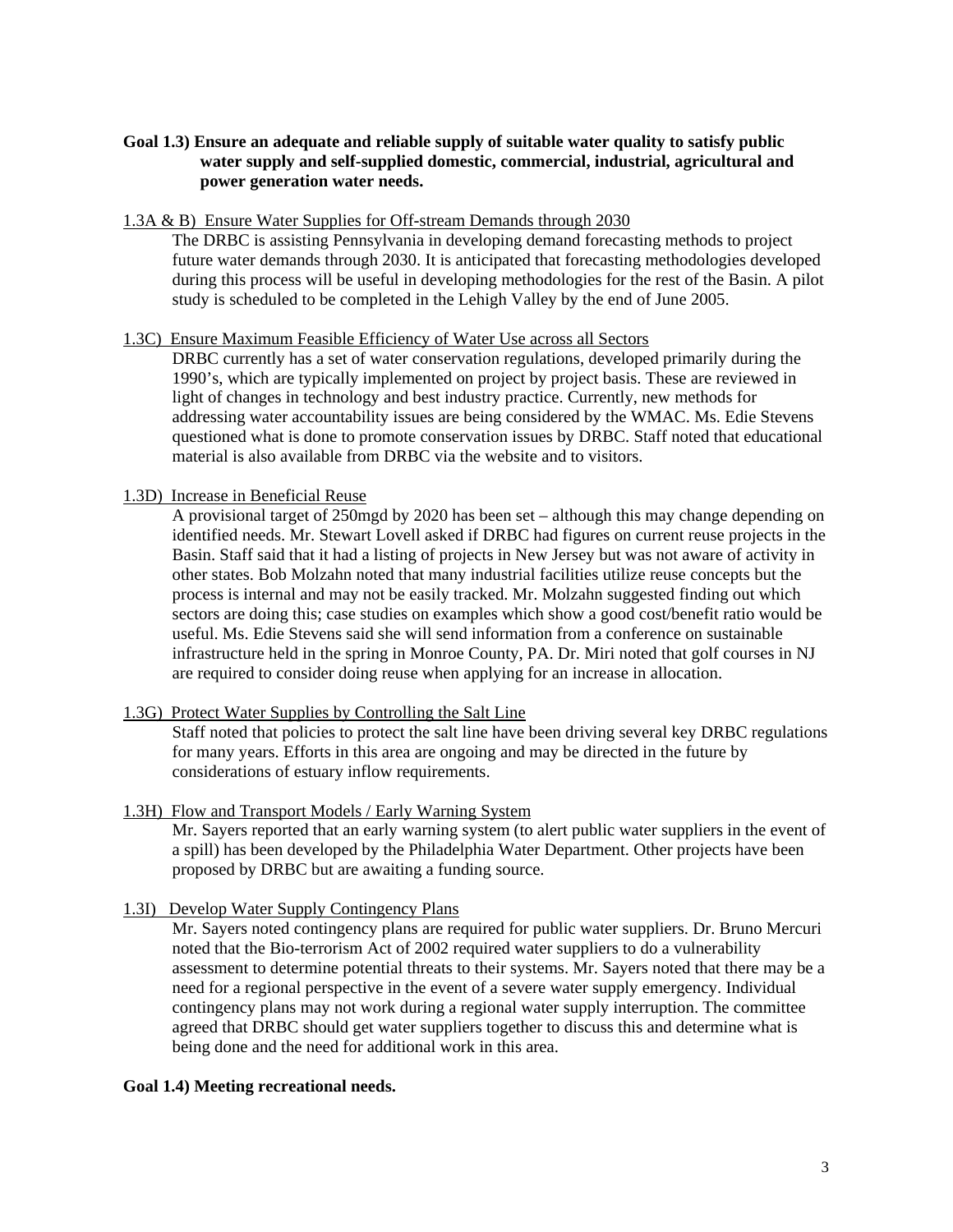#### 1.4A) Integrate Considerations of Recreational Flow into Allocation Decisions

Recreational flow needs still need to be determined. FMTAC would have responsibility for this on the mainstem; WMAC would be responsible for recreational flows in the tributaries. Mr. Gast noted that this issue would really only be applicable to stretches downstream of a major supply reservoir. Mr. Molzahn suggested that it would be useful to disseminate information about the suitability of flow conditions for recreational flows such as fishing or kayaking. Mr. Molzahn suggested that the DRBC website might be a good place to hold such information.

Outside of KRA#1 it was decided to add objective 3.2D (protecting the source water of drinking water supplies) to the list of objectives to be worked on by the WMAC. It was also suggested that thought be given to the educational aspects of each objective. Specific education objectives are included in KRA#5 of the Basin Plan, but these should be integrated throughout.

### **IWA-AWWA WATER AUDIT METHODOLOGY (George Kunkel and David Sayers)**

Mr. Sayers presented a handout to the Committee summarizing the work and discussions of the Water Accountability Sub-Committee. The Sub-Committee met three times between August and November of 2004. It discussed problems with the current regulatory approach that DRBC and others have been using. The Sub-Committee reviewed the IWA-AWWA Water Audit Methodology and was fortunate to have the expertise of Mr. George Kunkel of Philadelphia Water Department to assist in the discussions. This methodology describes an overall water audit structure geared towards public water suppliers and provides a scientific method to evaluate real and apparent losses in the water treatment and distribution processes. Mr. Kunkel added that there are really two key problems with the current approach is the terminology hasn't been well defined and data collection has been inadequate, which has led to the inability to make correct and well-informed decisions. In these meetings, the subcommittee has determined that if we can improve our water audit structure, we can better identify where real water losses are occurring and focus on improving water supply/system efficiency. The methodology will encourage the use of more meaningful performance indicators to help DRBC and other agencies identify systems in most need of improvement. If we advance this methodology, it will directly help us meet one of the objectives in the Basin Plan  $(1.3C)$ , to maximize water use efficiency.

In terms of the next steps, the committee identified three main areas of progression over the next year or two.

- **Phase 1** DRBC assists and promotes the methodology through the use of our website and identifies potential water purveyors in the DRB to test audit software. AWWA is taking the lead in developing the audit software.
- **Phase 2** Endorse the methodology and change the way data is collected.
- **Phase 3** DRBC would actively apply these methods, change resolutions to reflect the new AWWA methodology. Phase in the requirement to submit audits in desired format.

Mr. Gast reminded the committee that the Commissioners need to be informed of the committees discussion on this topic. The committee agreed this was necessary, there is a need to inform the Commissioners and get their blessing that this is something they want this Committee to work on. Commissioners should recognize that some purveyors in the Basin would be involved in the software testing and that at some point in the future there may be a need to revise DRBC regulations to reflect the new methods. DRBC staff noted that there was not room on the January agenda, but they will ensure that we have a slot on the agenda for the Commission meeting in March.

DRBC is seeking names of potential water purveyors to test a beta version of the audit software. Any Committee members with suggestions for participants should contact David Sayers. Mr. Molzahn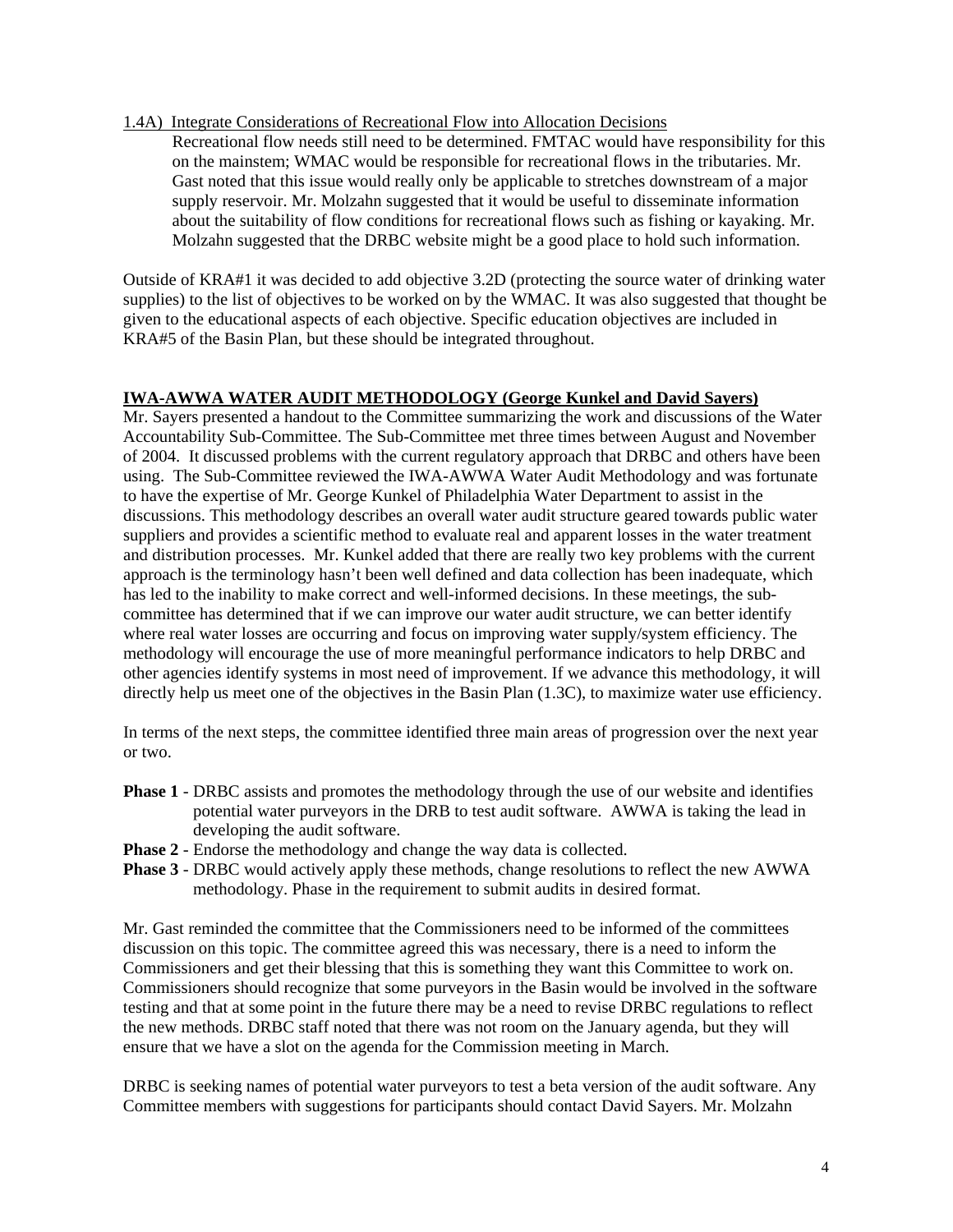suggested that a short article on this topic be put in the WRA newsletter. This could give a short briefing on the committee's research into the methodology and request that interested parties contact the DRBC. David Sayers agreed to write the article.

### **WATER BUDGETS (Ron Sloto)**

Mr. Ron Sloto gave an update on the development of water budgets for the three Pennsylvania watersheds which are part of the joint USGS / DRBC water budget project. The three watersheds are all in fractured rock geology. The Wissahickon Creek is the urban watershed, the Pocono Creek is the rural watershed and the East Brandywine Creek is influenced by reservoir storage. Ron explained the equation used to develop the water budgets, its individual components and the different variables for each watershed. There are two assumptions built into this, these are annual water budgets, beginning and ending in the winter, therefore soil moisture was eliminated because data on this is not easy to deal with or collect. The other assumption is that ground water and surface water divides coincide. In this type of geology this is mostly a safe assumption. The precipitation data used for the budgets was taken from NOAA (National Oceanic and Atmospheric Administration) long-term precipitation stations, stream flow came from USGS long-term stream gauges, ground water storage was calculated using data from long-term observation wells and the water use came from state agencies via the DRBC's data collection efforts. Mr. Sloto discussed each of the three watersheds in detail, observing that the urban watershed was the most complex with numerous transfers across the watershed's boundaries. A GIS analysis was necessary to help understand the movement of water in this watershed. The Pocono watershed did not show extensive water withdrawals and had the smallest water use database. This watershed did not have a usable gauging station and therefore a relationship was developed with a gauge in an adjacent watershed. The East Branch Brandywine Creek watershed was also quite complex. An important observation was that the water use data was often lacking and to complete the datasets results often had to be estimated. Additional data gathering efforts were generally beyond the scope of this project but some additional information was obtained from water suppliers where significant gaps existed. It was noted that in some cases water withdrawal value obtained directly from water suppliers differed from what should have been identical values in the state and DRBC databases. Discharge volume was also severely lacking and in many cases only one year of discharge volumes was available. Good water budgets require good water resources data.

### **EPA CNS PROJECT (Previously ORD Laboratory for Sustainability)**

Dr. Najjar provided the Committee with an update on progress with the EPA CNS project. This project is a framework for sustainable watershed management consisting of three phases. The Pocono Creek was selected because of its established organization of relevant partnerships, and technical work that has already been started. The study period is approximately two years, beginning August 2004 until July 31, 2006. The project funding is \$259,000, and will focus mainly on stream flow and the effects of ground water pumping. The 3 phases of this project are:

Phase 1:

Technical – Determine effects of 1) withdrawals and recharge on baseflow; 2) land use change on recharge; 3) flow regimes on wild trout habitat Planning – Establish watershed community partnerships, identify existing/future water use, transitioning from technical to planning phase Outreach – Begin watershed community education and outreach efforts

The expected results are 1) watershed community driven program for water resource management, based on sound science; 2) transferable technology and planning processes for sustainable resource planning. Mr. Gast noted that DRBC should look to the regional PADEP office for regional input to this project.